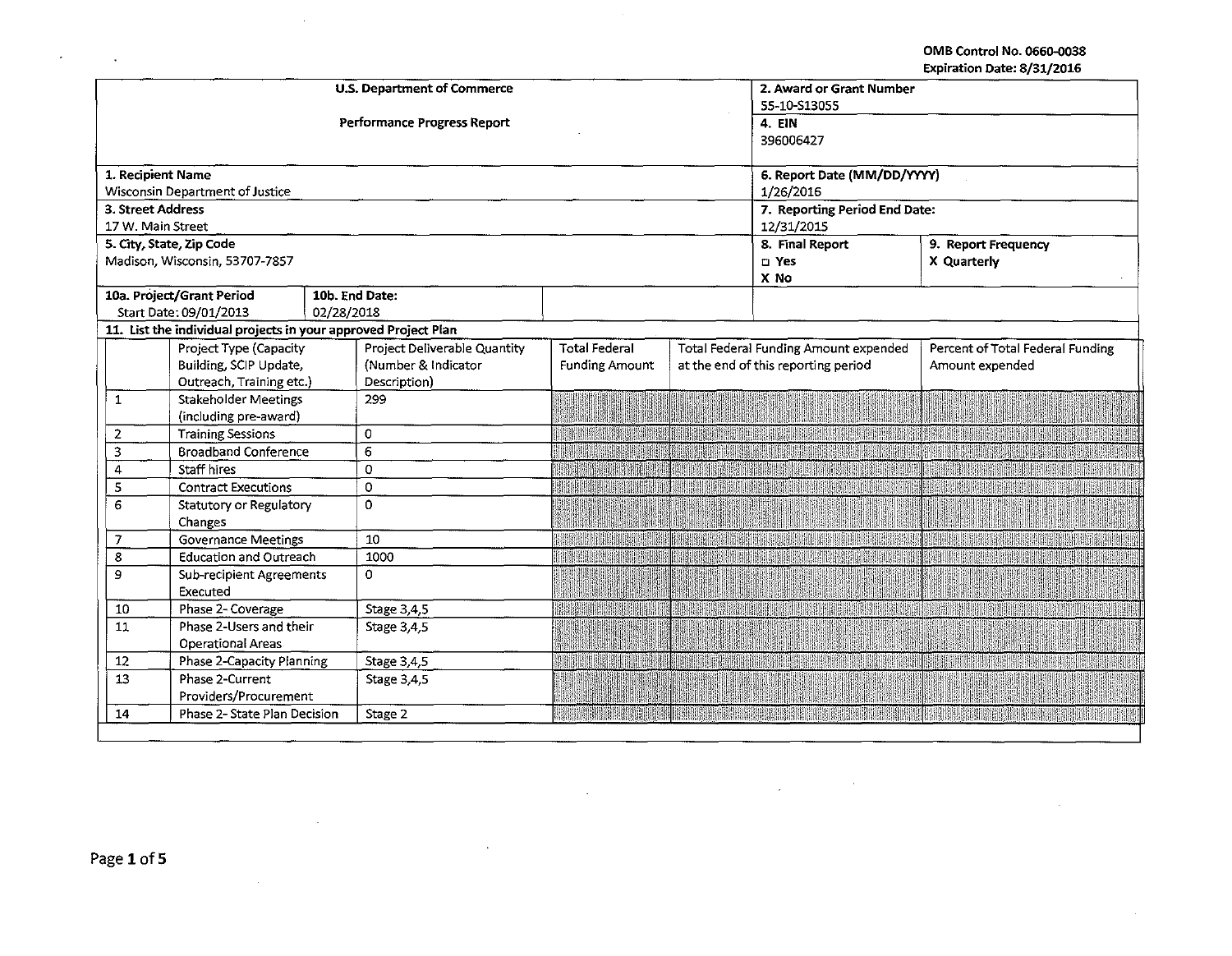lla. Describe your progress meeting each major activity/milestone approved in the Baseline Report for this project; any challenges or obstacles encountered and mitigation strategies you have employed; planned major activities for the next quarter; and any additional project milestones or information.

Stakeholder meetings: 286 public safety personnel were reached throughout the State with regional meetings in this reporting period. The RIC's also facilitated two separate meetings to associations and regional groups that were used for outreach and education for the FirstNet project. The RIC's were able to present information regarding our data collection efforts, and work with locals to identify requirements and needs for their regions.

Broadband Conference: The Wisconsin Department of Justice staff attended three conferences in this reporting period. The conferences attended were the Fall SPOC Meeting in Denver, the Wisconsin NENA/Wisconsin APCO Conference, and the APCO Technology Forum in Atlanta, Georgia.

# Staff hires: None during this period

Governance Meetings: During this reporting period, ten governance meetings were held throughout the State which are also used for education and outreach on the Nationwide Public Safety Broadband Network. They were the Northeast Region SCIP Implementation Council, Northwest Region SCIP Implementation Council, West Central Region SCIP Implementation Council, East Central Region SCIP Implementation Council, South East Region SCIP Implementation Council, South West Region SCIP Implementation Council, two lnteroperability Council Meetings, and two Nationwide Public Safety Broadband Network Subcommittee meetings.

The lnteroperability Council (!C) has followed the recommendations that came out of Wisconsin's SCIP Workshop that was held in early 2014 and has streamlined Wisconsin's governance structure to include four subcommittees. On October 20<sup>th</sup>, the four subcommittees were officially stood up and began their assigned work. DOJ FirstNet staff has worked closely with our State agencies, our local councils, the Regional Coordinators, and associations to solicit representatives to serve on the four newly established subcommittees. The Nationwide Public Safety Broadband Network Subcommittee will advise and make recommendations concerning the FirstNet initiative to the State Interoperability Council. Another voting member was officially added to the Nationwide Public Safety Broadband Network Subcommittee to include a 16<sup>th</sup> voting member to represent the Department of Military Affairs. We currently have 10 members appointed to this subcommittee.

## Other Activities:

DOJ staff has furthered the outreach and education throughout Wisconsin by going out and co-presenting on FirstNet with the Regional Coordinators throughout the State. A Wisconsin FirstNet pamphlet was created and distributed at meetings and conferences by the Regional Coordinators and DOJ FirstNet staff.

#### Additional activities included:

- FirstNet Meeting- Data Collection Teleconference 10-28-15
- Wisconsin SLIGP Quarterly Call 11-13-15
- FirstNet Quarterly Webinar for SPOCs 11-18-15
- FirstNet Region V Conference Call 12-2-15
- Regional SCIP Coordinator Teleconference 11/12, 12/10

11b. If the project team anticipates requesting any changes to the approved Baseline Report in the next quarter, describe those below. Note that any substantive changes to the Baseline Report must be approved by the Department of Commerce before implementation. None during this period.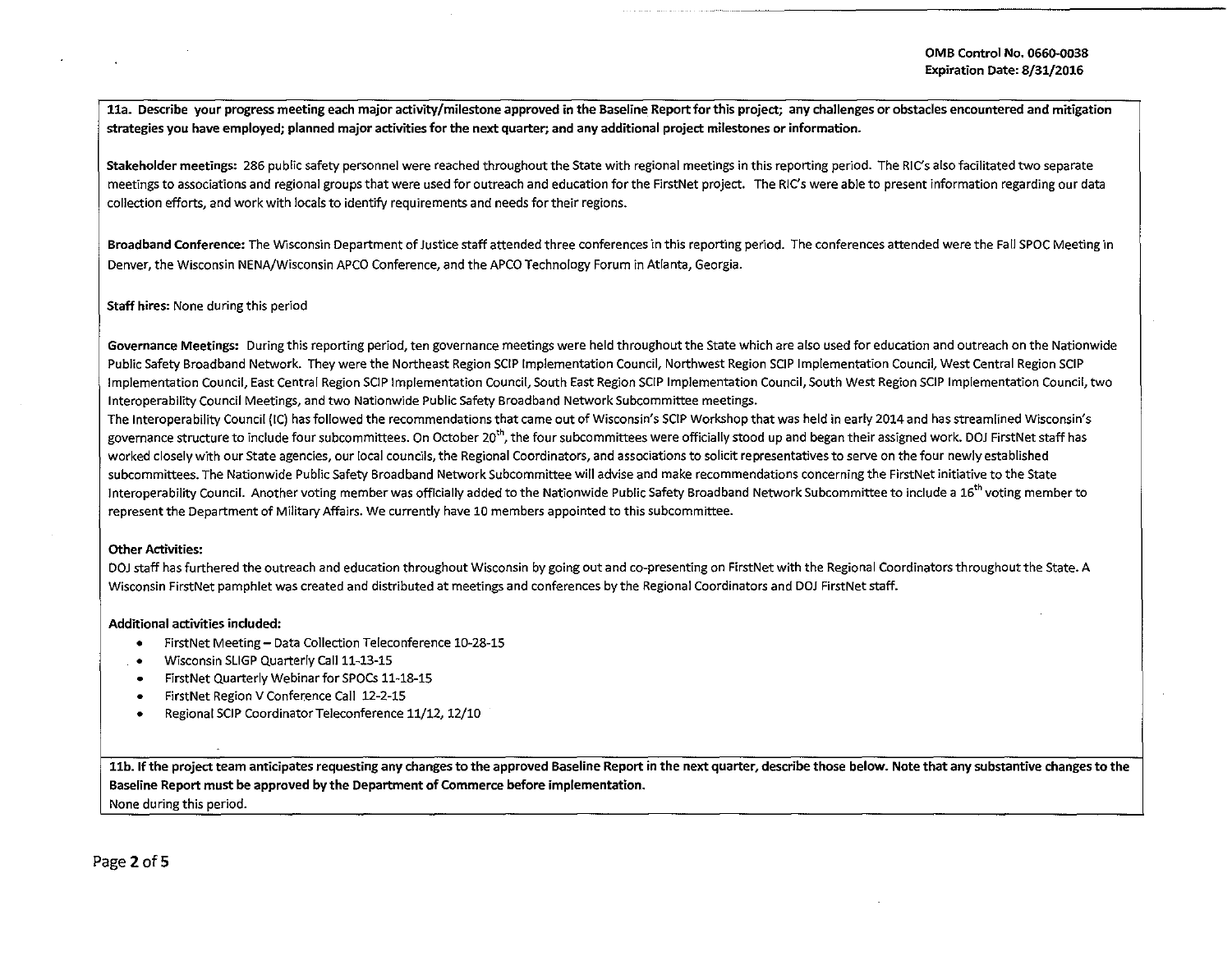## <sup>I</sup>llc. Provide any other information that would be useful to NTIA as it assesses this project's progress.

The Wisconsin FirstNet team continues to receive MDST survey results to enhance the data that was submitted to FirstNet on September 30<sup>th</sup>, 2015. To further refine the data coverage maps, the team has begun a plan to garner the assistance of the lnteroperability Council and the Badger State Sheriffs Association to encourage the cooperation of agencies that have previously been reluctant to participate. With the help of the NPSBN Subcommittee the team developed a document describing a suggested phased build out approach for FirstNet. The document included suggestions for phase 1 and phase 2 of build out, with a focus on rural areas that are currently lacking coverage in the state.

## lld. Describe any success stories or best practices you have identified. Please be as specific as possible. <sup>~</sup>

On October 20<sup>th</sup>, 2015 the Interoperability Council (IC) of Wisconsin held a meeting to stand up four brand new subcommittees developed to assist with the interoperability initiative in Wisconsin. The four subcommittees include a focus on 911, Land Mobile Radio, WISCOM, and Nationwide Public Safety Broadband Network (NPSBN). The membership turnout and participation at this October 20<sup>th</sup> meeting was fantastic and a great way to start the involvement of these subcommittees with the interoperability initiative. The NPSBN Subcommittee plans to work directly with FirstNet and the Wisconsin SPOC in 2016 to provide critical stakeholder input.

#### 12. Personnel

12a. If the project is not fully staffed, describe how any lack of staffing may impact the project's time line and when the project will be fully staffed.

Wisconsin's SWIC and Program and Policy Analyst positions are currently still vacant. During this quarter, an additional Program and Policy Analyst position became vacant. Recruitment activities continue to identify qualified candidates with hopes of filling all three positions within the next quarter.

### 12b. Staffing Table

| Job Title                         | FTE % | Project(s) Assigned                                                                                                                                   | Change             |
|-----------------------------------|-------|-------------------------------------------------------------------------------------------------------------------------------------------------------|--------------------|
| Program and Policy Analyst 1      | .50   | Provides administrative support relating to grant management, governance meetings,<br>outreach activities, and fulfill program reporting requirements | Vacant             |
| Program and Policy Analyst 2      | .50   | Provides administrative support relating to grant management, governance meetings,<br>outreach activities, and fulfill program reporting requirements | Vacant             |
| Justice Program Supervisor (SWIC) | .50   | Overall program oversight                                                                                                                             | Vacant             |
| Grants Specialist 1               | .10   | Provides financial balances, completes Financial Status Report (FSR), completes travel<br>reimbursement and pays general costs                        |                    |
| <b>Grants Specialist 2</b>        | .00   | Completes travel reimbursement and pays general costs                                                                                                 | Will remain vacant |
| <b>Financial Officer</b>          | .00   | Provides financial oversight for the federal award                                                                                                    | Will remain vacant |
| LTE.                              | .00   | Provides program support for day to day work and meetings                                                                                             | Will remain vacant |

Add Row I Remove Row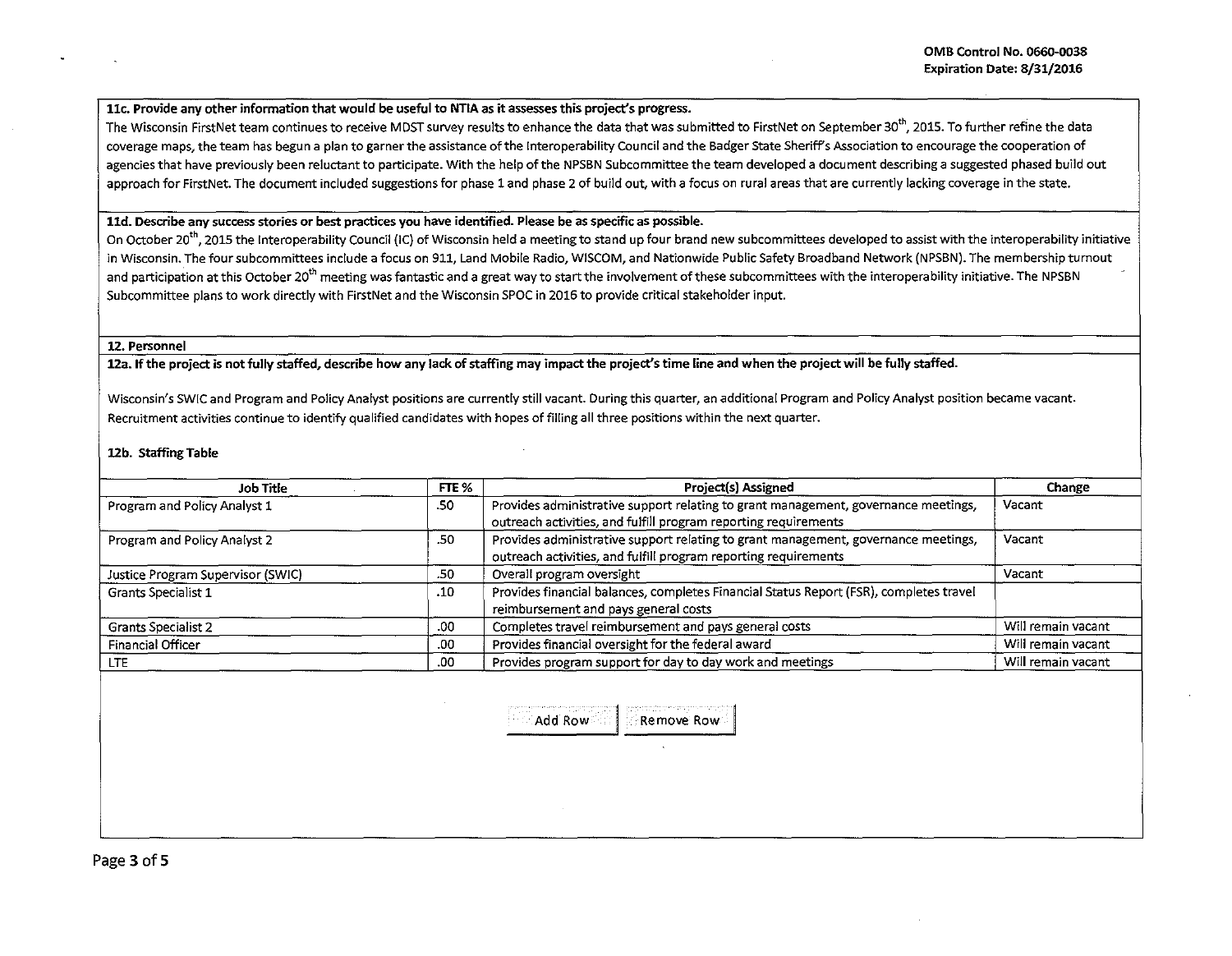# 13. Subcontracts (Vendors and/or Subrecipients}

The State of Wisconsin has 6 sub-grants reflected within the "Contractual" category in our budget. Our sub-grants are with the following entities: Dane County \$414,584, North Central WI Regional Planning Commission \$86,985, calumet County \$172,585, Douglas County \$86,985, West Central WI Regional Planning \$86,985, and the City of Milwaukee \$172,585. We have issued an initial purchase order with UW-Extension totaling \$156,984.

# 13a. Subcontracts Table -Include all subcontractors. The totals from this table must equal the "Subcontracts Total" in Question 14f.

| Name                    | Subcontract Purpose                                                                | Type<br>(Vendor/Subrec.) | RFP/RFQ<br>Issued<br>(Y/N) | Contract<br>Executed<br>(Y/N) | Start<br>Date | End Date   | <b>Total Federal</b><br><b>Funds Allocated</b> | <b>Total Matching</b><br><b>Funds Allocated</b> | Project and % Assigned |
|-------------------------|------------------------------------------------------------------------------------|--------------------------|----------------------------|-------------------------------|---------------|------------|------------------------------------------------|-------------------------------------------------|------------------------|
| UW-Extension            | Develop training<br>videos and<br>promotional<br>materials.                        | Vendor                   | N                          | Y                             | 3/16/15       | TBD.       | \$286,584                                      | \$0                                             | N/A                    |
| Unknown at<br>this time | <b>Facilitator for Public</b><br>Safety Wireless<br>Broadband<br>Workgroup (PSWBW) | Unknown at this<br>time  | N                          | N                             | TBD           | <b>TBD</b> | \$4,800                                        | \$0                                             | N/A                    |
| Unknown at<br>this time | Statewide website<br>hosting                                                       | Unknown at this<br>time  | N                          | N                             | TBD           | TBD        | \$5000                                         | \$0                                             | N/A                    |
| Six sub-grants          | Public Safety Wireless<br><b>Broadband Planning</b><br>Facilitation                | Subrecipients            | N                          | v                             | 9/1/13        | 7/30/16    | \$1,020,709                                    | \$0                                             | N/A                    |

Add Row | Remove Row

13b. Describe any challenges encountered with vendors and/or subrecipients.

None at this time.